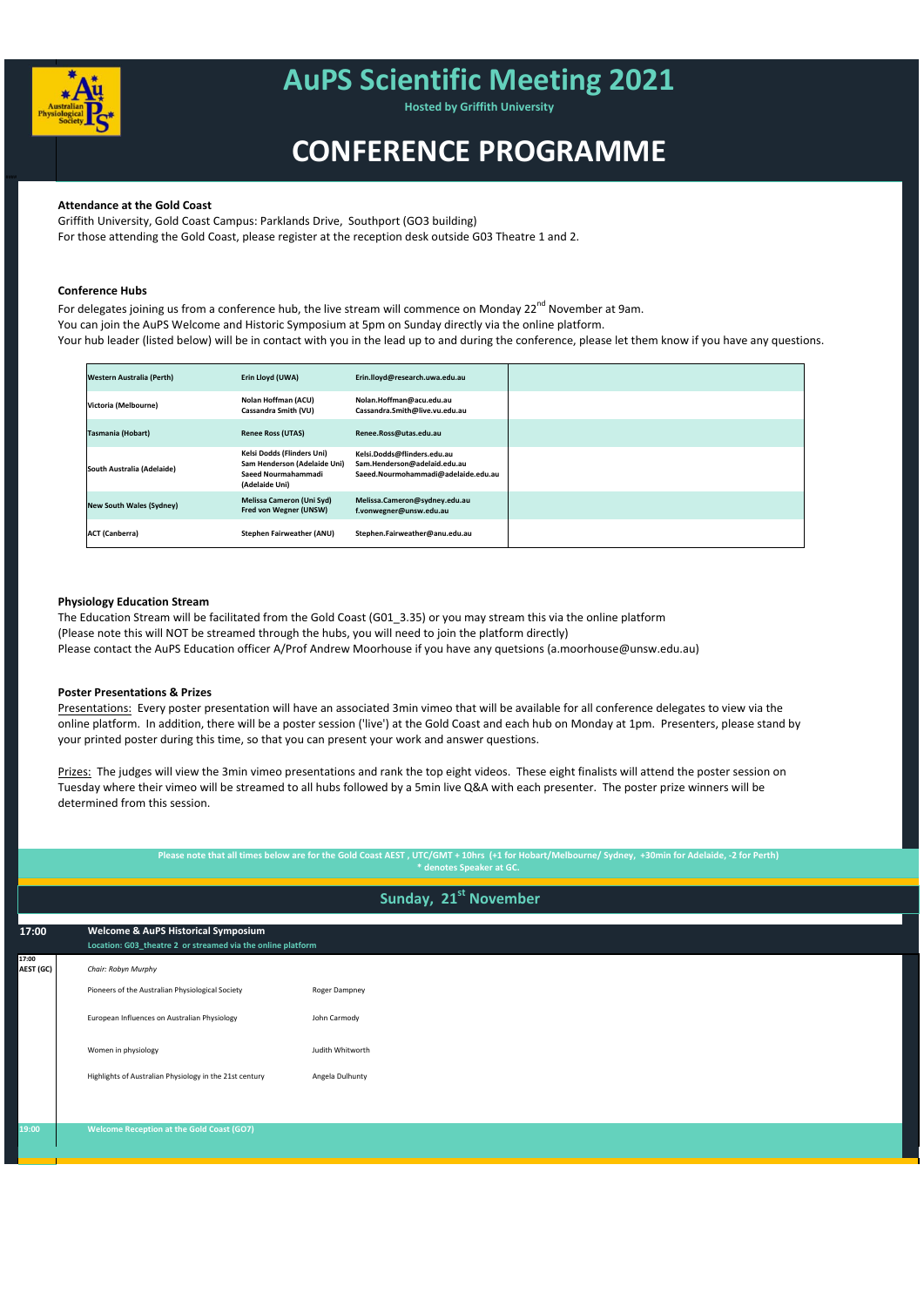|                 | Monday, 22 <sup>nd</sup> November |                                                                                                         |                       |       |                                                                                                                                                                |                        |       |                                                                                                                                                          |                                            |
|-----------------|-----------------------------------|---------------------------------------------------------------------------------------------------------|-----------------------|-------|----------------------------------------------------------------------------------------------------------------------------------------------------------------|------------------------|-------|----------------------------------------------------------------------------------------------------------------------------------------------------------|--------------------------------------------|
|                 |                                   |                                                                                                         |                       |       | Please note that all times below are for the Gold Coast AEST, UTC/GMT + 10hrs (+1 for Hobart/Melbourne/ Sydney, +30min for Adelaide, -2 for Perth)             |                        |       |                                                                                                                                                          |                                            |
|                 |                                   |                                                                                                         |                       |       | * denotes Speaker at GC.                                                                                                                                       |                        |       |                                                                                                                                                          |                                            |
| 9:00            |                                   | <b>AuPS Invited Lecture</b><br>Location: G03_theatre 1                                                  |                       |       |                                                                                                                                                                |                        |       |                                                                                                                                                          |                                            |
| AEST (GC)       |                                   | Chair: Robyn Murphy                                                                                     |                       |       |                                                                                                                                                                |                        |       |                                                                                                                                                          |                                            |
|                 | 9:00                              | Deconvoluting metabolism at the lipid droplet                                                           | Prof Matthew Watt     |       |                                                                                                                                                                |                        |       |                                                                                                                                                          |                                            |
| $10:00 - 10:30$ |                                   | <b>Morning tea</b>                                                                                      |                       |       |                                                                                                                                                                |                        |       |                                                                                                                                                          |                                            |
| 10:30           |                                   | Session 1: G03_theatre 1                                                                                |                       |       | Session 2: G03_theatre 2                                                                                                                                       |                        |       | Session 3: G01_3.35 (online)                                                                                                                             |                                            |
| AEST (GC)       |                                   | Symposium:<br>Sex differences in Physiology                                                             |                       |       | <b>Free Communication:</b><br>Substrate metabolism                                                                                                             |                        |       | <b>Physiology Education Free Communication 1:</b><br><b>Academic and Student Experiences</b>                                                             |                                            |
|                 |                                   | Chair: Livia Hool                                                                                       |                       |       | Chair: Macsue Jacques                                                                                                                                          |                        |       | Chair: Christian Moro                                                                                                                                    |                                            |
|                 | 10:30                             | Sex differences in hypertension                                                                         | <b>Heddwen Brooks</b> | 10:30 | Disruption of the circadian clock component BMAL1 *Benjamin Weger<br>elicits an endocrine adaption that impacts on<br>insulin sensitivity and liver disease    |                        | 10:30 | New to an academic position - bridging the gap<br>between researchers and teachers                                                                       | Severine Lamon                             |
|                 |                                   |                                                                                                         |                       | 10:45 | The impact of hypothyroidism during pregnancy on *Nykola Kent<br>maternal and fetal outcomes                                                                   |                        | 10:45 | Academics' experiences of students with mental<br>health issues: challenges and changes in teaching<br>practice                                          | Julia Choate                               |
|                 | 11:00                             | Molecular Sex differences in response to exercise                                                       | Nir Eynon             | 11:00 | Therapeutic blockade of ER-Stress and<br>inflammation regresses diet-induced NASH, without<br>markedly altering lipids, in mice.                               | Ebru Bolsem            | 11:00 | Easing transition burden for 1st year physiology<br>students: Biology Bridging Resource                                                                  | Betty Exintaris and Nilushi<br>Karunaratne |
|                 |                                   |                                                                                                         |                       | 11:15 | Mesenteric lymphatic dysfunction promotes insulin Enyuan Cao<br>resistance and represents a potential treatment<br>target in obesity                           |                        | 11:15 | A Lightboard video supports numeracy skills in 1st<br>year cell biology students                                                                         | *Ann Parkinson                             |
|                 | 11:30                             | Sexual dimorphism and the role of sex steroids in<br>modulating brown adipose tissue activity in adults | Belinda Henry         | 11:30 | Identification of Transforming Growth Factor - B<br>Stimulated Clone 22 Domain 1 (Tsc22D1) is a<br>possible novel therapeutic target for NASH<br>mediated HCC. | <b>Benoit Smeuninx</b> | 11:30 | Can we reduce the impact of the Covid pandemic<br>on teaching and clinical research in medical<br>sciences?                                              | Fatima Shad Kaneez                         |
|                 |                                   |                                                                                                         |                       | 11:45 | Metformin confers cardio-protection in type 1<br>diabetes                                                                                                      | Kurt Hemphill          | 11:45 | A faculty approach for creating an inclusive and<br>connected community campus environment for<br>international students during the COVID-19<br>pandemic | Betty Exintaris and Nilushi<br>Karunaratne |
|                 | 12:00                             | Gender Differences in Neurological Disease                                                              | *Pamela McCombe       | 12:00 | A nutrient-hormone axis affecting movement<br>economy.                                                                                                         | Adam Rose              |       |                                                                                                                                                          |                                            |
| 12:30-13:00     |                                   | <b>LUNCH</b>                                                                                            |                       |       |                                                                                                                                                                |                        |       |                                                                                                                                                          |                                            |

| 14:00         |       | <b>AuPS Michael Roberts Prize Lectures</b><br>Location: G03 theatre 1                                                                                                       |                             |       |                                                                                                                                         |                 |       |                                                                                                                                                                                                                       |
|---------------|-------|-----------------------------------------------------------------------------------------------------------------------------------------------------------------------------|-----------------------------|-------|-----------------------------------------------------------------------------------------------------------------------------------------|-----------------|-------|-----------------------------------------------------------------------------------------------------------------------------------------------------------------------------------------------------------------------|
| AEST (GC)     |       | Chair: Glenn Wadley                                                                                                                                                         |                             |       |                                                                                                                                         |                 |       |                                                                                                                                                                                                                       |
|               | 14:00 | 2019 Prize Winner<br>How can we effectively clear the hurdles to reach<br>the Physiology finals?                                                                            | A/ Prof Andrew<br>Moorhouse |       |                                                                                                                                         |                 |       |                                                                                                                                                                                                                       |
|               | 14:30 | 2020 Prize Winner<br>Maintaining an Individualised Student-Centred<br>Experience in Blended, technology-Enhanced<br>Learning                                                | Dr Charles Sevigny          |       |                                                                                                                                         |                 |       |                                                                                                                                                                                                                       |
| 15:00 - 15:30 |       | <b>Afternoon Tea</b>                                                                                                                                                        |                             |       |                                                                                                                                         |                 |       |                                                                                                                                                                                                                       |
| 15:30         |       | Session 1: G03_theatre 1                                                                                                                                                    |                             |       | Session 2: G03_theatre 2                                                                                                                |                 |       | Session 3: G01_3.35 (online)                                                                                                                                                                                          |
| AEST (GC)     |       | Symposium:<br>Is evolutionary loss our gain? The effects of alpha-actinin-3 deficiency in<br>health and disease                                                             |                             |       | <b>Free Communication:</b><br><b>Across the membrane</b>                                                                                |                 |       | <b>Physiology Education Workshop</b>                                                                                                                                                                                  |
|               |       | Chair: Peter Houweling                                                                                                                                                      |                             |       | Chairs: Daniel Singh & Angus Lindsay                                                                                                    |                 |       | Chair: Kathy Tangalakis & Andrew Moorhouse                                                                                                                                                                            |
|               | 15:30 | ACTN3 genotype influences androgen receptor<br>signalling in skeletal muscle                                                                                                | <b>Kelly Roeszler</b>       | 15:30 | Ryanodine receptor Ca2+ leak regulates<br>Ca2+ redistribution across the SR, cytoplasm and<br>mitochondria in slow-twitch muscle fibres | *Crystal Seng   | 15:30 | <b>Core Concepts in Physiology Education:</b><br><b>Developing Assessments and Curricula Activities</b>                                                                                                               |
|               |       |                                                                                                                                                                             |                             | 15:45 | Study of the pathological role of TRPM2 channel in *Linlin Ma<br>Neuroinflammation in Parkinson's disease                               |                 |       | A set of seven Core Concepts in Physiology Education have recently been<br>developed by Australian Educators, adapted from those published by the<br>American Physiological Society and the Physiological Society UK. |
|               | 16:00 | ACTN3 genotype influences skeletal muscle mass<br>regulation and the response to dexamethasone                                                                              | Jane Seto                   | 16:00 | Comparing sarcoplasmic reticulum calcium release *Luke Pearce<br>mechanisms: insights for muscle based<br>thermogenesis                 |                 |       | Teams of academics are currently 'unpacking' each core concept into<br>subthemes and the National Biosciences Assessment Collaboration has                                                                            |
|               |       |                                                                                                                                                                             |                             | 16:15 | ORAI1-dependant IL6 Gene Regulation via Store-<br>operated Calcium Entry in Triple-negative Breast<br>Cancer                            | *Shao Ming Chan |       | incorporated them into an Assessment Framework which will allow us<br>to map to assessments.<br>In this workshop we will form small teams to develop learning and                                                     |
|               | 16:30 | Skeletal muscle fiber type modifies our response to Victoria Wyckelsma<br>acute cold exposure - an explanation of the<br>evolutionary selection of the ACTN3 557X allele in |                             | 16:30 | A GC-MS/Single-cell Method to Evaluate Membrane Stephen Fairweather<br>Transporter Substrate Specificity and Signalling                 |                 |       | assessment activities aligned to these unpacked concepts that can be used<br>as a resource in the different courses in which Physiology content is taught.                                                            |
|               |       | humans                                                                                                                                                                      |                             |       |                                                                                                                                         |                 |       | This will be an online and hands-on workshop with further details sent to<br>rogictored participants                                                                                                                  |

### **13:00 Poster Session (live at each hub)**

|  | Impact of cold exposure and ACTN3 R577X.<br>Peter Houweling<br>17:00 | 16:45 | The contribution of intestinal ceramides to whole- Michael Mah<br>body metabolic dysfunction | registered participants. |  |
|--|----------------------------------------------------------------------|-------|----------------------------------------------------------------------------------------------|--------------------------|--|
|--|----------------------------------------------------------------------|-------|----------------------------------------------------------------------------------------------|--------------------------|--|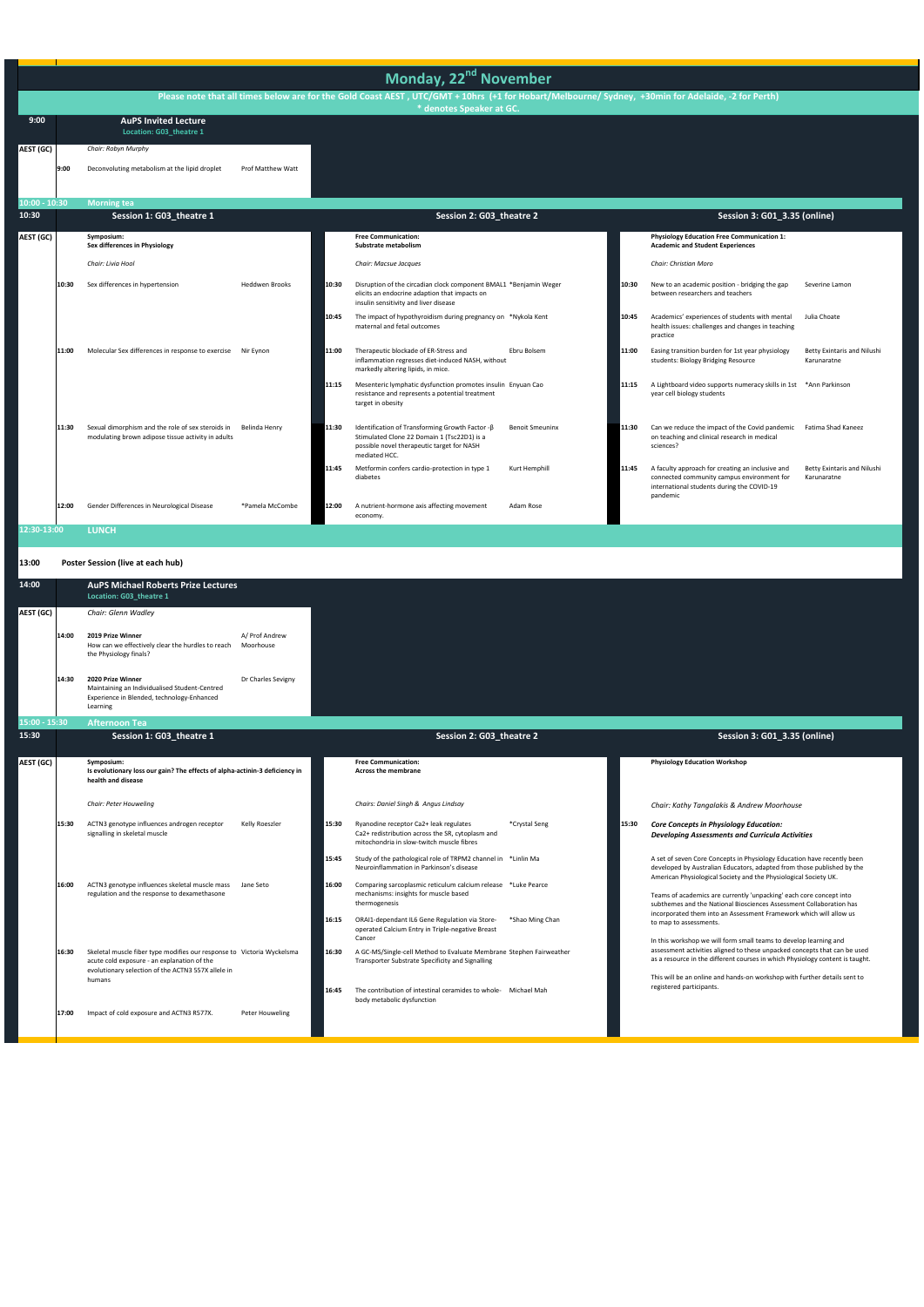14:45 **Session 1: G03\_theatre**<br>**AEST (GC)** Symposium: **Symposium: Non‐coding RNAs in metabolic tissues Symposium: Supplements...some might actually do something ‐ lessons from vascular biology Physiology Education Free communication 3: Teaching Methods and Learning Strategies** *Chair: Severine Lamon Chair: Shaun Sandow Chair Louise Ainscough*  **14:45** Trials and tribulations of microRNA cardiac targeted therapies 14:45 3 novel therapies for peripheral arterial disease: Kristen Bubb targeting natriuretic peptide receptor 3, beta‐3 adrenergic receptor, and omega‐3 fatty acids Kristen Bubb **14:45** Effective Methods Utilised by Biomedical Science \*Luli Faber Students to Improve Science Communication **15:00** Embedding art into histology: Visual Thinking Strategies (VTS) to enhance visual literacy. \*Jordan Patti 15:15 Sex-specific differences in the microRNA profile of Danielle Hiam skeletal muscle 15:15 Exploring the "fishy" tail: Omega-3 Polyunsaturated Alister McNeish fatty acids (n‐3 PUFAs) evoke vascular relaxation by targeting specific smooth muscle cell potassium channels. 15:15 Professional identity of biomedical science students: the interplay between skills, attributes, and self‐esteem \*Emma Richards **15:30** Peer Evaluation in collaborative assessments in Physiology using Buddycheck Puspha Sinnayah **15:45** Human thermogenic adipocyte regulation by the long noncoding RNA LINC00473 15:45 Dietary nicotinamide mononucleotide (NMN) improves endothelial function and vascular stiffness in aged murine skeletal muscle arteries. Timothy Murphy **15:45** Bring on Blended Learning: Student's evaluation of Kristina Anevska their online learning resources. **16:00** Online Collaborative Team work: Can it really work Angelica Fong or are we Zooming towards disaster?

| 8:30            |                                                                     | Session 1: G03 theatre 1                                                                                                               |                         |                            | Session 2: G03 theatre 2                                                                                                   |                   |                                            | Session 3: G01 3.35 (online)                                                                                                        |                              |
|-----------------|---------------------------------------------------------------------|----------------------------------------------------------------------------------------------------------------------------------------|-------------------------|----------------------------|----------------------------------------------------------------------------------------------------------------------------|-------------------|--------------------------------------------|-------------------------------------------------------------------------------------------------------------------------------------|------------------------------|
| AEST (GC)       | Symposium:<br>The liver at the centre stage of metabolic regulation |                                                                                                                                        |                         |                            | Symposium:<br>New insights into mechanisms of heart disease and dysfunction                                                |                   |                                            | <b>Physiology Education Symposium:</b><br><b>Innovations in Physiology Education</b>                                                |                              |
|                 |                                                                     | <b>Chair: Matthew Watt</b>                                                                                                             |                         |                            | Chair: Kim Mellor                                                                                                          |                   |                                            | Chair: Julia Choate                                                                                                                 |                              |
|                 | 8:30                                                                | The liver as an endocrine organ - Understanding<br>hepatokine secretion during the development of<br>non-alcoholic fatty liver disease | Magdalene<br>Montgomery | 8:30                       | Regulation of glucose transport during cardiac<br>diseases and diabetes                                                    | Véronique Lacombe | 8:30                                       | Embedding employability across the physiology<br>degree: Integration versus a stand-alone course                                    | *Deanne Hryciw               |
|                 | 9:00                                                                | Exercise-induced metabolic adaptations in the liver John Thyfault                                                                      |                         | 9:00                       | Resolving the basis of calcium channel leak in<br>arrhythmia                                                               | Michelle Munro    | l 9:00                                     | Supporting innovations in physiology education<br>through staff reflection                                                          | Kate Carrol & Sharon Fleknoe |
|                 | 9:30                                                                | Boosting mitochondrial metabolism in the liver -<br>implications for metabolic disorders and aging                                     | Nigel Turner            | 9:30                       | A Novel Human Pluripotent Stem Cell Model<br>Demonstrates Sympathetic Neuronal Hyperactivity<br>in Long QT Syndrome Type 1 | Annika Winbo      | 9:30                                       | Absent but still engaged: Connecting with diverse<br>student cohorts around threshold concepts using<br>interactive, online modules | Sarah Etherington            |
|                 | 10:00                                                               | Liver-derived small extracellular vesicles regulate<br>glycemic control through increased insulin secretion                            | Paula Miotto            | 10:00                      | Cellular mechanisms of cardiomyopathy in diabetes Lea Delbridge<br>- novel insights of glycophagy involvement              |                   | 10:00                                      | Less is more: Teaching using core physiology<br>concepts and competencies                                                           | Dee Silverthorn              |
| $10:30 - 11:00$ |                                                                     | <b>Morning tea</b>                                                                                                                     |                         |                            |                                                                                                                            |                   |                                            |                                                                                                                                     |                              |
| 11:00           |                                                                     | Session 1: G03 theatre 1                                                                                                               |                         |                            | Session 2: G03 theatre 2                                                                                                   |                   |                                            | Session 3: G01 3.35 (online)                                                                                                        |                              |
| AEST (GC)       | Symposium:<br>.                                                     |                                                                                                                                        |                         | <b>Free communication:</b> |                                                                                                                            |                   | Physiology Education Free communication 2: |                                                                                                                                     |                              |

|             |       | Maternal influences on fetal development                                                                                  |                 |       | <b>Signalling and Metabolism</b>                                                                                                                     |                    |       | <b>Virtual vs Face to Face Teaching Activities</b>                                                                          |                 |
|-------------|-------|---------------------------------------------------------------------------------------------------------------------------|-----------------|-------|------------------------------------------------------------------------------------------------------------------------------------------------------|--------------------|-------|-----------------------------------------------------------------------------------------------------------------------------|-----------------|
|             |       | Chair: Deanne Hryciw                                                                                                      |                 |       | Chair: Ben Perry                                                                                                                                     |                    |       | Chair: Puspha Sinnayah                                                                                                      |                 |
|             | 11:00 | Mitochondrial reprogramming as a putative<br>therapeutic target in metabolic syndrome and<br>hypertension of fetal origin | Julie Y.H. Chan | 11:00 | Piezo1 regulates shear-dependent nitric oxide<br>production in human erythrocytes                                                                    | *Lennart Kuck      | 11:00 | Comparing the Effectiveness of Online and Face-to- *Yit Chiun Lim<br>Face Practicals Using a Learning Outcome<br>Framework. |                 |
|             |       |                                                                                                                           |                 | 11:15 | Skeletal muscle thermogenesis regulated by<br>rvanodine receptor 1 Ca2+ leak.                                                                        | *Aldo Meizoso      | 11:15 | Equally engaging both face to face and online<br>students during live lectures with interactive<br>polling.                 | *Christian Moro |
|             | 11:30 | Maternal obesity and offspring outcomes                                                                                   | Jodie Dodd      | 11:30 | CRISPR/Cas9 and lentiviral rescue methods to study *Melanie Robitaille<br>ORAI1 function in transcription activation                                 |                    | 11:30 | Students' perceptions of challenges in internal and *Kay Colthorpe<br>external delivery modes of a physiology course        |                 |
|             | 12:00 | Fetal alcohol spectrum disorder: a disorder<br>affecting the brain, body, or both?                                        | Karen Moritz    | 11:45 | Blocking IL-6 trans-signalling does not diminish the Jingjing Zhao<br>efficacy of IC7Fc as a treatment for diet induced<br>metabolic disease in mice |                    | 11:45 | Adapting to blended learning: Does strategy choice *Louise Ainscough<br>or engagement impact performance?                   |                 |
|             |       |                                                                                                                           |                 | 12:00 | Long non-coding RNA Tug1 modulates<br>mitochondrial and myogenic responses to exercise<br>in skeletal muscle                                         | <b>Adam Trewin</b> | 12:00 | Are Virtual Physiology Laboratories Effective for<br>Student Learning Compared with Traditional In-<br>Person Laboratories? | Ari Pinar       |
|             | 12:30 | Epigenetic Regulation and Chronic Kidney Disease Sonia Saad                                                               |                 | 12:15 | Compound Fuling granule (CFG) inhibits<br>endometrial cancer progression and invasion in<br>vitro                                                    | Sidra Khan         | 12:15 | The face-to-face teaching of Gross Anatomy<br>following COVID-19 from a student's perspective                               | Rudi Klein      |
|             |       | Physiological<br>Society                                                                                                  |                 | 12:30 | Quantitative modelling of amino acid transport and Gregory Gauthier-Coles<br>homeostasis in mammalian cells                                          |                    | 12:30 | Students want lectures: Survey of student<br>perception of learning experience during CoVID19<br>lockdown                   | Joseph Rathner  |
|             |       | Thank you to The Physiological Society for their sponsorship and support of this<br>symposium.                            |                 |       |                                                                                                                                                      |                    |       |                                                                                                                             |                 |
| 13:00-13:30 |       | <b>LUNCH</b>                                                                                                              |                 |       |                                                                                                                                                      |                    |       |                                                                                                                             |                 |
| 13:30       |       | ADI research/product presentation followed by Poster finalists session (streamed via online platform)                     |                 |       |                                                                                                                                                      |                    |       |                                                                                                                             |                 |
| 14:45       |       | Session 1: G03 theatre 1                                                                                                  |                 |       | Session 2: G03 theatre 2                                                                                                                             |                    |       | Session 3: G01_3.35 (online)                                                                                                |                 |

|           | 16:15 | Role of microRNAs in chemotherapy-induced<br>Kate Murphy<br>muscle wasting in cancer cachexia                                                                | 16:15 | Effect of omega-3 polyunsaturated fatty acids on<br>oxidative stress in patients with small abdominal<br>aortic aneurysm | *Fraser Russell |  |
|-----------|-------|--------------------------------------------------------------------------------------------------------------------------------------------------------------|-------|--------------------------------------------------------------------------------------------------------------------------|-----------------|--|
| 17:00     |       | <b>AuPS Plenary Lecture</b>                                                                                                                                  |       |                                                                                                                          |                 |  |
|           |       | Location: G03_theatre 1                                                                                                                                      |       |                                                                                                                          |                 |  |
| AEST (GC) |       | Chair: Deanne Hryciw                                                                                                                                         |       |                                                                                                                          |                 |  |
|           |       | Analgesic α-conotoxins: Role of peripheral GABAB<br>Prof David Adams<br>receptors, calcium and potassium channels in<br>neuron excitability and nociception. |       |                                                                                                                          |                 |  |
| 19:00     |       | <b>Conference Dinner at Skypoint</b>                                                                                                                         |       |                                                                                                                          |                 |  |
|           |       | SkyPoint is located at the top of the Q1 Building (Surfers Paradise Boulevard)                                                                               |       |                                                                                                                          |                 |  |
|           |       |                                                                                                                                                              |       |                                                                                                                          |                 |  |
|           |       |                                                                                                                                                              |       |                                                                                                                          |                 |  |
|           |       |                                                                                                                                                              |       |                                                                                                                          |                 |  |

**Please note that all times below are for the Gold Coast AEST , UTC/GMT + 10hrs (+1 for Hobart/Melbourne/ Sydney, +30min for Adelaide, ‐2 for Perth) \* denotes Speaker at GC.** 

# **Tuesday, 23rd November**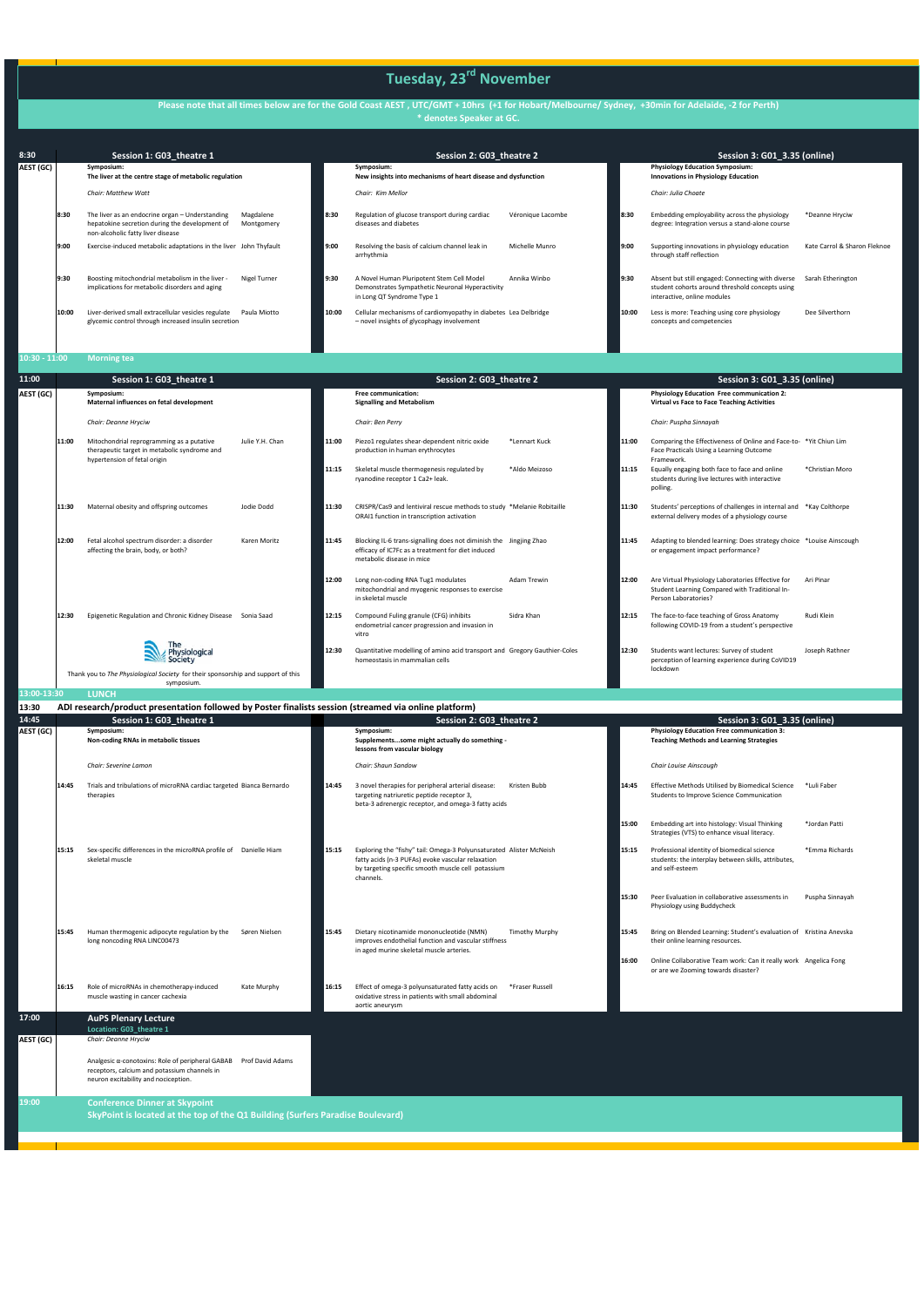|             |       |                                                                                                                                                                                                                     |                  |       | <b>Wednesday, 24<sup>th</sup> November</b>                                                                                                                                     |                         |  |
|-------------|-------|---------------------------------------------------------------------------------------------------------------------------------------------------------------------------------------------------------------------|------------------|-------|--------------------------------------------------------------------------------------------------------------------------------------------------------------------------------|-------------------------|--|
|             |       |                                                                                                                                                                                                                     |                  |       | Please note that all times below are for the Gold Coast AEST, UTC/GMT + 10hrs (+1 for Hobart/Melbourne/ Sydney, +30min for Adelaide, -2 for Perth)<br>* denotes Speaker at GC. |                         |  |
| 9:00        |       | Session 1: G03_theatre 1                                                                                                                                                                                            |                  |       | Session 2: G03_theatre 2                                                                                                                                                       |                         |  |
| AEST (GC)   |       | Symposium:<br>Developmental and pregnancy physiology - roles<br>in health and disease                                                                                                                               |                  |       | Joint symposium: Physiological Society of Japan/AUPS<br>Microglia and Neuronal Interactions in Brain Plasticity                                                                |                         |  |
|             |       | Chair: Olivia Holland                                                                                                                                                                                               |                  |       | Chairs: Andrew Moorhouse & Hiroaki Wake                                                                                                                                        |                         |  |
|             | 9:00  | Associations between COVID-19 lockdown and post-*Vicki Clifton<br>lockdown on the mental health of pregnant<br>women, postpartum women and their partners<br>from the Queensland Family Cohort prospective<br>study |                  | 9:00  | Microglial regulation of peripheral nerve injury-<br>induced synaptic remodeling in the thalamus                                                                               | Yoshifumi Ueta          |  |
|             | 9:30  | Sulphate deficiency and adverse developmental<br>outcomes                                                                                                                                                           | *Paul Dawson     | 9:30  | Sex differences in spinal cord microglia following<br>nerve injury                                                                                                             | Gila Moalem-Taylor      |  |
|             | 10:00 | Events at birth - Implications and strategies for<br>treating newborn brain damage                                                                                                                                  | *Tracey Bjorkman | 10:00 | In vivo microglia dynamics and circuit plasticity in<br>learning                                                                                                               | Ako Ikegami             |  |
|             | 10:30 | Transthyretin; a transport system for delivery of<br>hormones and proteins to the placenta and fetus                                                                                                                | *Kerry Richard   | 10:30 | Repopulating microglia promote brain repair in an *Emily Willis<br>interleukin-6 dependent manner                                                                              |                         |  |
|             |       | Physiological<br>Society                                                                                                                                                                                            |                  |       |                                                                                                                                                                                |                         |  |
|             |       | Thank you to The Physiological Society for their sponsorship and support of this                                                                                                                                    |                  |       |                                                                                                                                                                                |                         |  |
| 11:00-11:30 |       | symposium.<br><b>Morning tea</b>                                                                                                                                                                                    |                  |       |                                                                                                                                                                                |                         |  |
|             |       |                                                                                                                                                                                                                     |                  |       |                                                                                                                                                                                |                         |  |
| 11:30       |       | Session 1: G03_theatre 1                                                                                                                                                                                            |                  |       | Session 2: G03_theatre 2                                                                                                                                                       |                         |  |
| AEST (GC)   |       | Symposium:<br>Ion channels as biological targets for diseases                                                                                                                                                       |                  |       | Free communication:<br>All things muscle                                                                                                                                       |                         |  |
|             |       | Chair: Linlin Ma                                                                                                                                                                                                    |                  |       | Chair: Kevin Watt                                                                                                                                                              |                         |  |
|             | 11:30 | Ion channels: The cause of and solution to chronic Stuart Brierley<br>visceral pain?                                                                                                                                |                  | 11:30 | Identifying novel mediators of contraction within<br>the urinary bladder urothelium and lamina propria<br>tissue layers.                                                       | <b>Charlotte Phelps</b> |  |
|             |       |                                                                                                                                                                                                                     |                  | 11:45 | Prevention of heart failure by expression of<br>neuregulin-1-21 in cardiomyocytes using adeno-<br>associated virus.                                                            | Melissa Reichelt        |  |
|             | 12:00 | Mechanistic insights from a mouse model of HCN1 Christopher A Reid<br>developmental and epileptic encephalopathy                                                                                                    |                  | 12:00 | Exercise training improves long term memory,<br>irrespective of obesity, in mice.                                                                                              | Olivier Fuller          |  |
|             |       |                                                                                                                                                                                                                     |                  | 12:15 | Multi OMICs integration of exercise responses in<br>human skeletal muscle                                                                                                      | Macsue Jacques          |  |
|             | 12:30 | Aquaporin-1 ion channels: The answer to a long-<br>standing mystery in Sickle Cell Disease                                                                                                                          | Andrea Yool      | 12:30 | Neuromuscular remodeling and perturbed BMP<br>signalling promote muscle wasting in cancer<br>cachexia                                                                          | Adam Hagg               |  |
|             |       |                                                                                                                                                                                                                     |                  | 12:45 | Cardiomyocyte cross-bridge derived stiffness is<br>elevated in diet-induced cardiometabolic disease                                                                            | Johannes Janssens       |  |
|             | 13:00 | ASICs are more than a shoe brand: targeting ASIC1a *Glenn F King<br>to protect against ischemic injury of the heart and<br>brain                                                                                    |                  | 13:00 | STBD1 deficiency disrupts homeostatic glycogen<br>regulation and impairs cardiac function.                                                                                     | Sarah Hayes             |  |
| 13:30-14:00 |       | <b>LUNCH</b>                                                                                                                                                                                                        |                  |       |                                                                                                                                                                                |                         |  |
| 14:00       |       | <b>AGM</b><br>Location: G03_theatre 1                                                                                                                                                                               |                  |       |                                                                                                                                                                                |                         |  |
| AEST (GC)   |       | AuPS AGM and AuPS student prizes                                                                                                                                                                                    |                  |       |                                                                                                                                                                                |                         |  |
| 15:00       |       | Session 1: G03_theatre 1                                                                                                                                                                                            |                  |       | Session 2: G03_theatre 2                                                                                                                                                       |                         |  |
| AEST (GC)   |       | Symposium:<br>Intercellular communication axes in cardiac health and disease                                                                                                                                        |                  |       | Symposium:<br>Women Bridging the Valley of Death                                                                                                                               |                         |  |
|             |       | Chair: Lea Delbridge                                                                                                                                                                                                |                  |       | Chairs: Emma Rybalka, Nicole Stupka, Cara Timpani                                                                                                                              |                         |  |
|             | 15:00 | Arrhythmogenic consequences of cardiac adipose- James Bell<br>cardiomyocyte communication                                                                                                                           |                  | 15:00 | A Life in Industry and Academia: The Value of<br>Physiology to the Pharmaceutical Industry                                                                                     | Eva Chin                |  |
|             | 15:30 | Modulated autonomic innervation of the diabetic Carol Bussey<br>heart                                                                                                                                               |                  | 15:30 | The Eteplirsen® Story: From research through<br>commercialisation, to the next challenge                                                                                       | Sue Fletcher            |  |
|             | 16:00 | Exosome mediated protection in myocardial<br>ischaemia/reperfusion                                                                                                                                                  | Sean Davidson    | 16:00 | Translational Time Travel: What I Known Now and<br>What I Wish I Had Known About Translational<br>Research When I Was at the Bench                                             | Nicky Konstantopoulos   |  |
|             | 16:30 | Extracellular vesicles in (cardiac) cell remodelling<br>and regenerative medicine                                                                                                                                   | David Greening   | 16:30 | Targeting Nrf2 to treat Duchenne Muscular<br>Dystrophy: A Translational Approach                                                                                               | Emma Rybalka            |  |